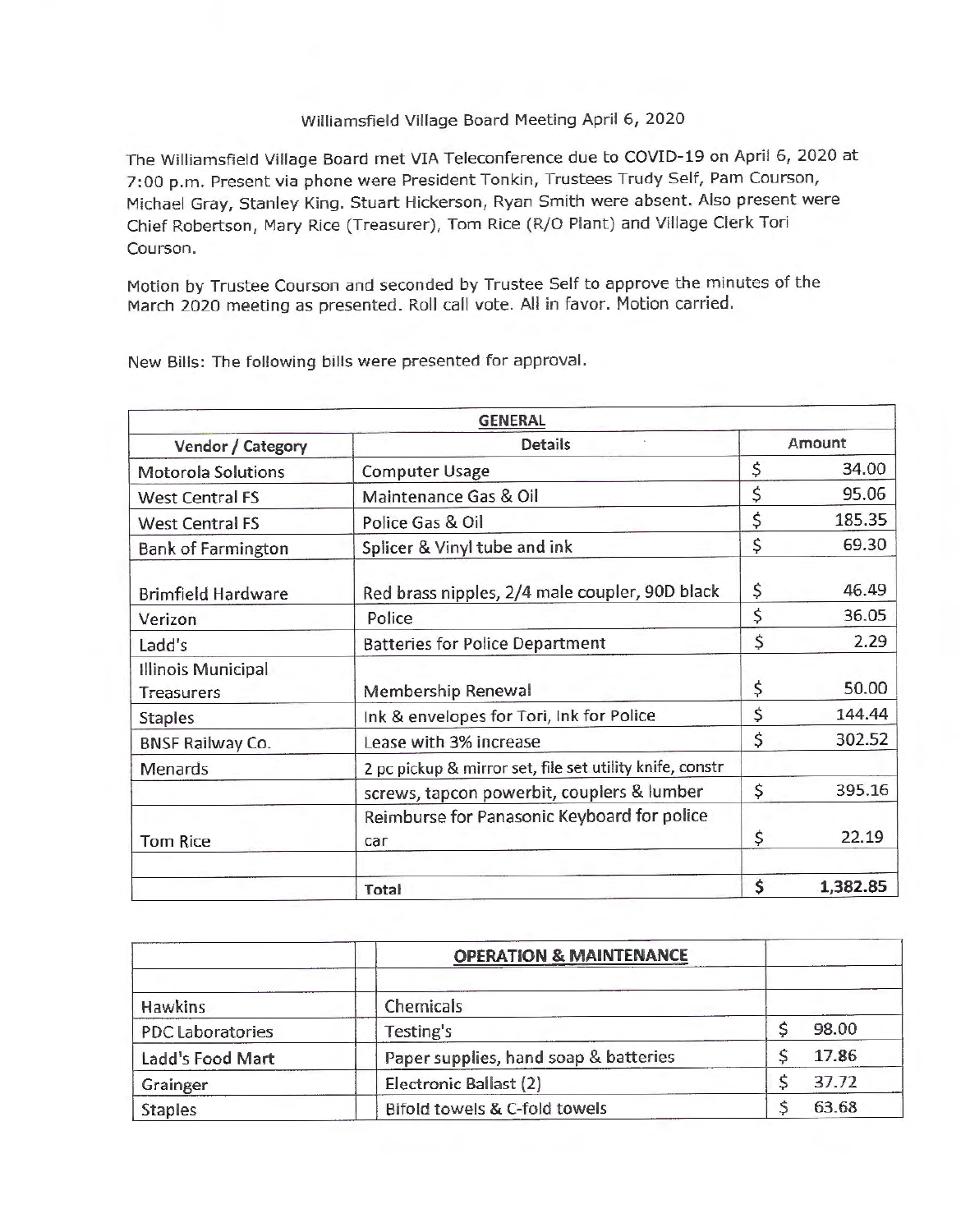|                           | TOTAL                        | \$2,793.66 |
|---------------------------|------------------------------|------------|
| Lorna Yelm                | Reimburse for ink            | 41.38      |
| Hach Company              | <b>Chemicals for Testing</b> | \$168.19   |
| <b>Bank of Farmington</b> | Kaman Fluid Power- 5 seals   | 432.13     |
| Bruner, Cooper & Zuck     | Well Pump Recommendations    | 934.70     |

|                       | <b>WATER GRANT PHASE I</b> |          |
|-----------------------|----------------------------|----------|
| Bruner, Cooper & Zuck | Project Engineer           | \$175.62 |

| <b>WATER GRANT PHASE II</b> | Professional services | \$2,632.16 |
|-----------------------------|-----------------------|------------|

Motion by Trustee King and seconded by Trustee Courson to approve the new bills as presented. Roll call vote. All in favor. Motion carried.

Trustee Gray provided details on the review of financial statements, percent over and percent under for the month. All were in order. Motion by Trustee Gray and seconded by Trustee Self to approve the financial statements. Roll call vote. All in favor. Motion carried.

Public Comment: None

Correspondence: Due to COVID-19 restrictions, the Williamsfield Easter Egg Hunt has been cancelled.

Street Report: Trustee King stated the maintenance department put down gravel in front of resident's houses and Maintenance will need to order gravel and cold patch.

Police Report: Chief Robertson stated some equipment is on backorder for the new squad car and will be in next week or so. He is going to compare the quotes to the bills before he turns them in. Chief Robertson put in his resignation from his position, Williamsfield's Chief of Police, he said he will help assist the Village in finding a suitable replacement, and will continue to perform some limited duties remotely such as scheduling police coverage in the Village until a replacement is found and hired. Because of COVID-19 restrictions, the Village will need to do interviewing by phone.

Parks Report: Trustee Courson stated the Parks Association had no meeting in March and the April 4<sup>th</sup> clean up day was cancelled. President Tonkin discussed Spoon River Landscaping's quote of \$2,590 for maintenance of the Parks for the year. Treasurer Mary Rice reported that \$900 has been spent the past two years. Motion by Trustee Self and seconded by Trustee Courson to accept Spoon River Landscaping quote. Roll Call Vote -Self-yes; Courson-yes; Gray-no; King-yes. Motion carried. Trustee Gray wants to make sure Andy speaks with Don and Mark in Maintenance to be clear on what tasks his business and what tasks Village Maintenance perform.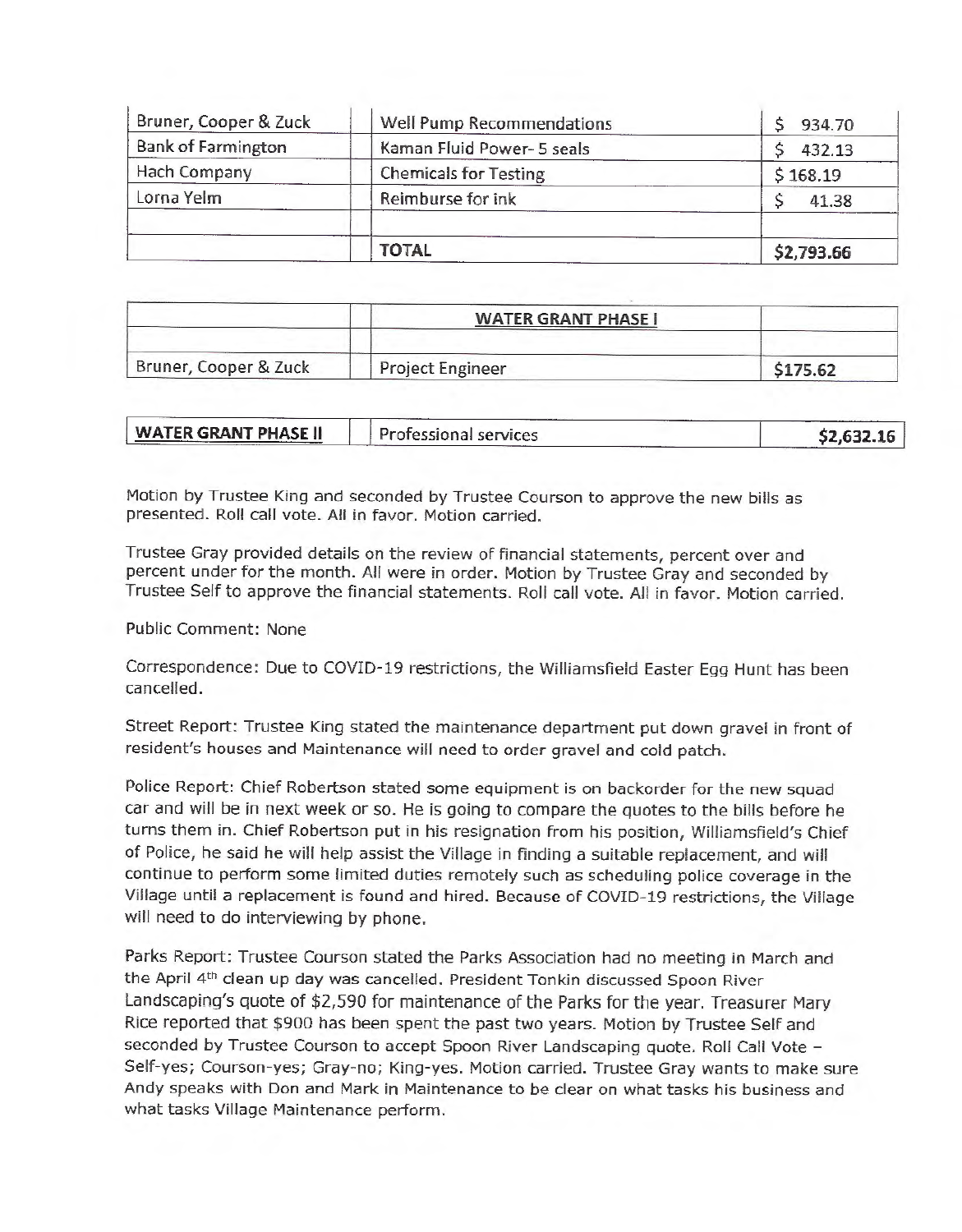## Water Report: NA

Maintenance Report: Trustee King stated the mowers are serviced and ready, they have started mowing, Mark owns a mower that they will be able to use to mow ditches, they are cleaning out the leased railroad building, they are locating and making a map of all water shutoff's which will be very helpful in emergencies. Don and Mark have replaced several water meters, but are now holding off until the COVID-19 restrictions are lifted. They are going to order 6 more water meters.

Old Business: The Maintenance Department replaced the load bearing wall in the Maintenance building and the roof has stopped leaking.

Motion by Trustee Gray and seconded by Trustee Self to pass the 2020-2021 Budget for the Village. Roll Call Vote - Self-yes; Courson-yes; Gray-yes; King-yes. All in favor. Motion carried. Trustee Gray pointed out that the revenue budgeted for might decrease because of layoffs, etc due to Covid19 and the expenses need to be watched closely. Rachel from Massie's added \$15,000 to the budget under Parks that is being donated from The Ralph Norman Foundation to be used toward maintenance of the Parks.

Trustee Courson is going to investigate grants for municipalities specific on late/unpaid water bills.

Trustee Hickerson submitted his letter of resignation, he will remain on the Board through May, the Board will take the next steps to identify candidates.

President Tonkin stated residents are concerned about vehicles that speed around town and failure to stop at stop signs. One resident asked if they could put up a caution, children at play sign to try to slow drivers down. The Board stated if it isn't obstructing the road they can.

President Tonkin stated Village Trustees and WADCO members had planned to get together to discuss mapping and strategic planning in late April, but that this had been postponed due to COVID-19.

President Tonkin, Don, Mark and Trustee Smith took pictures and discussed a few streets that need to be either filled with cold patch or oil-and-chipped using funds from Motor Fuel Tax. Neil Smith from Bruner, Cooper and Zuck is going to get an estimate.

Due to COVID-19 restrictions, the Electronic and Paint Collection Recycling scheduled for April 25th has been postponed until further notice.

New Business: The big clean up day is set for Friday, May 22<sup>nd</sup>. Whether it will go ahead will be determined at the next Board meeting depending on the COVID- 19 restrictions at that time.

President Tonkin stated WIRC has a grant we could apply for to repair to the Village Hall and upgrade the water plant to EPA's requirements. The letter from the EPA stating what the Village is required to do will possibly help get the grant. The Grant could be up to a 75%